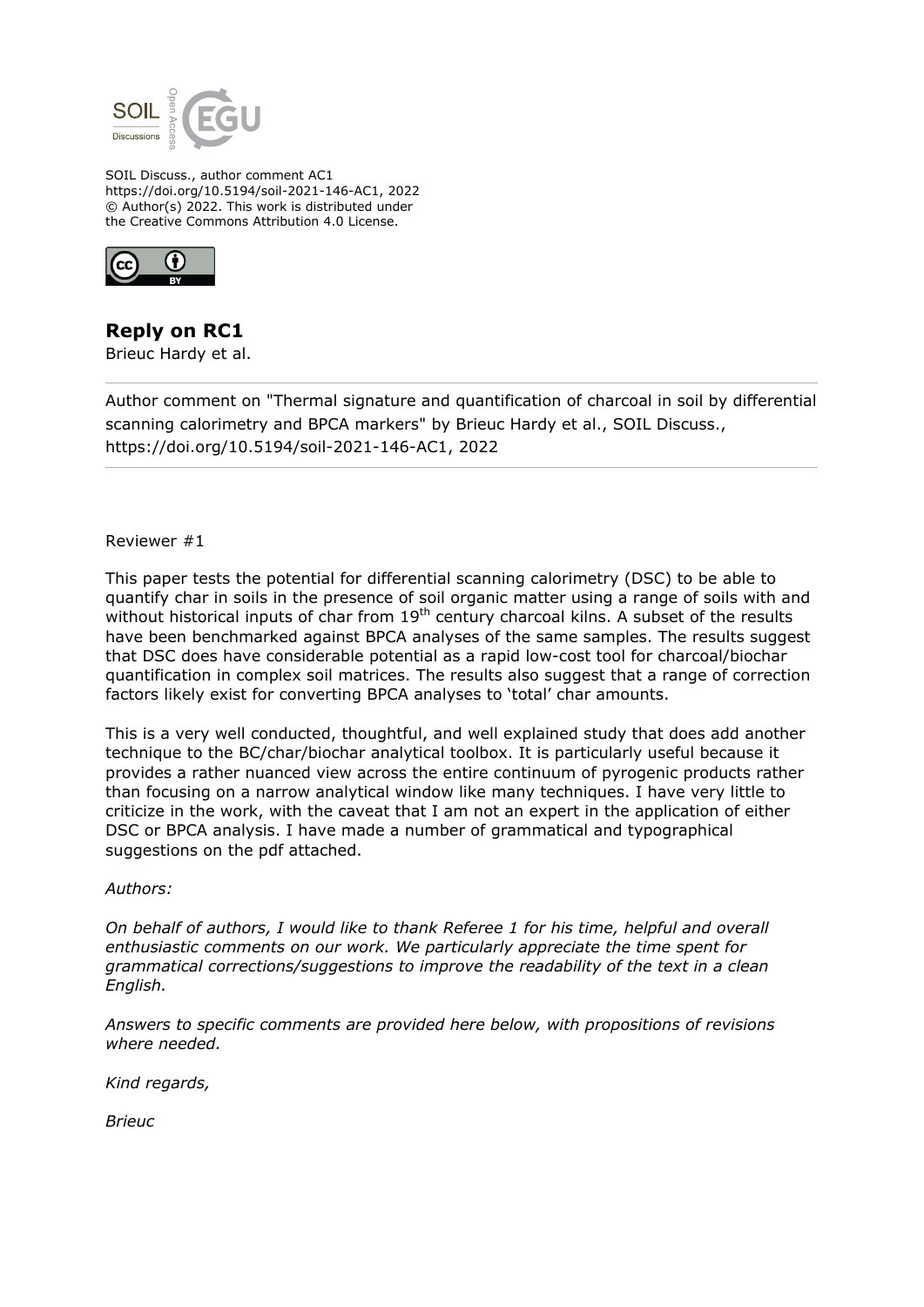Some small points:

L59 – text in relation to NMR is not really necessary here?

*Authors: Indeed the information is not critical and will be removed from the revised version of the MS*

L132 – the carbonate correction is not clear – elaborate

*Authors: The inorganic C content was measured by the modified-pressure calcimeter method (Sherrod et al., 2002). This precision will appear in the main text in the revised version of the manuscript.*

L155 – not clear what 'vertical drop' means here

*Authors: By 'vertical drop' we refer to the line perpendicular to the thermogram baseline delimiting the area of two peaks, i.e. joining the local minimum between two peaks and the baseline of the thermogram. This will be clarified in the revised version of the text (and legend of figure 1)*

L230 – not sure which direction the difference is here from the text alone – clarify

*Authors: former formulation : "the content charcoal-C estimated by BPCA-C differs by a factor of c. five as compared to the amount estimated by DSC" changed to "total BPCA-C content underestimated by a factor of around 5 the amount of charcoal-C predicted by DSC"*

L231 and elsewhere – dots or commas to indicate decimel places?

*Authors: Thank you, dots will be used systematically for decimals in the revised version: 0.18+/-0.03. Figure 3 and 5 will be changed accordingly*

L271 – not entirely sure 'crystallinity' is the term to use here, but I quess its OK?

L272 – stability also depends on ash content (McBeath, A.V., et al. 2015. Influence of feedstock properties and pyrolysis conditions on biochar carbon stability as determined by hydrogen pyrolysis. Biomass and Bioenergy, 73, pp.155-173.)

*Authors: Thank you for this comment.*

*Former sentence: "At comparable aromaticity, thermal resistance depends mainly on the degree of aromatic condensation of char (Harvey et al., 2012; Leifeld, 2007)"*

*Revised sentence: "At comparable aromaticity, thermal resistance depends mainly on the degree of aromatic condensation of char (Harvey et al., 2012; Leifeld, 2007) and can be further influenced by other factors such as ash content (McBeath et al., 2015).*